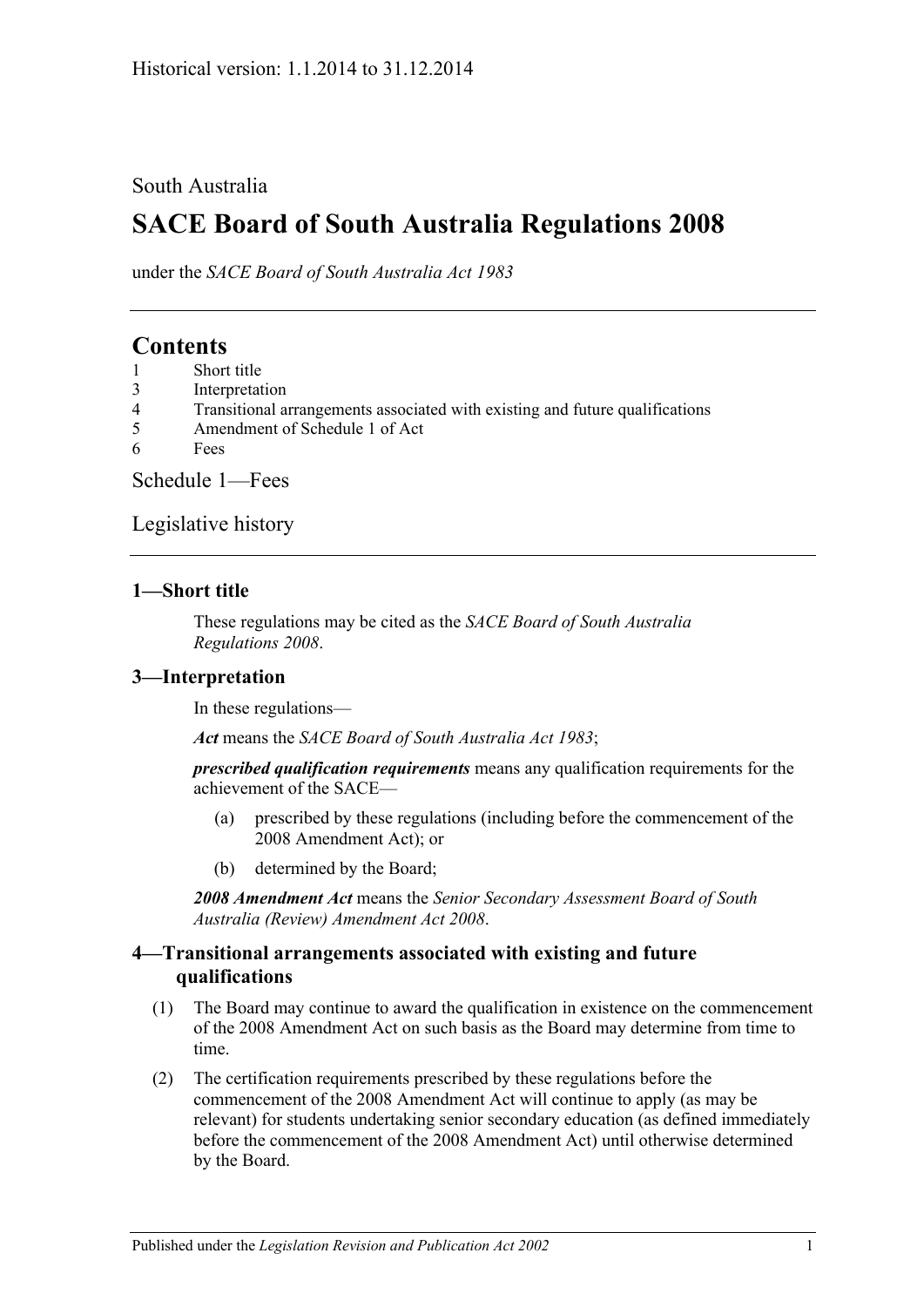- (3) All approvals given or other steps taken by the Board before the commencement of the 2008 Amendment Act (and still having force or effect immediately before that commencement) will continue to have effect in all respects on and after that commencement unless or until the Board determines otherwise.
- (4) All achievements recognised by the Board before the commencement of the 2008 Amendment Act (and being so recognised at the time of that commencement) will continue to have effect in all respects on or after that commencement (unless the Board has valid grounds to revoke the recognition of an achievement in a particular case after that commencement).

#### <span id="page-1-0"></span>**5—Amendment of Schedule 1 of Act**

Clause 1 of Schedule 1 of the Act is amended by—

- (a) deleting paragraph (h) and substituting:
	- (h) the Association of Independent Schools of South Australia—Secondary/Combined Heads Committee;
- (b) after paragraph (v) inserting:
	- (w) the Association of Independent Schools of South Australia Incorporated.

 $*1 000 00$ 

#### <span id="page-1-1"></span>**6—Fees**

- (1) The fees set out in Schedule 1 are payable to the Board.
- (2) The Board may, in appropriate cases, waive or reduce fees that would otherwise be payable under these regulations.

# <span id="page-1-2"></span>**Schedule 1—Fees**

1 **Registration fee**

| $\mathbf{I}$ |                    | Registration fee<br>For registration as an assessment centre of an educational<br>institution not in receipt of financial assistance from the State                                                                                                                                                      | $$1898.00$ per year  |
|--------------|--------------------|----------------------------------------------------------------------------------------------------------------------------------------------------------------------------------------------------------------------------------------------------------------------------------------------------------|----------------------|
|              |                    | (Registration entitles the institution to services similar to that<br>extended by the Board to educational institutions in receipt of<br>financial assistance from the State.)                                                                                                                           |                      |
| 2            | <b>Student fee</b> | For enrolment, assessment and certification of a student of an<br>educational institution not in receipt of financial assistance from<br>the State or a full fee paying overseas student (within the meaning<br>of the Education and Early Childhood Services (Registration and<br>Standards) Act 2011)- |                      |
|              | (a)                | in the case of a student enrolled at Stage 1 studying<br>fewer than 40 credits                                                                                                                                                                                                                           | \$147.00 per student |
|              | (b)                | in the case of a student enrolled at Stage 1 studying<br>40 credits or more                                                                                                                                                                                                                              | \$273.00 per student |
|              | (c)                | in the case of a student enrolled at Stage 2 studying<br>fewer than 40 credits                                                                                                                                                                                                                           | \$321.00 per student |
|              | (d)                | in the case of a student enrolled at Stage 2 studying<br>40 credits or more                                                                                                                                                                                                                              | \$606.00 per student |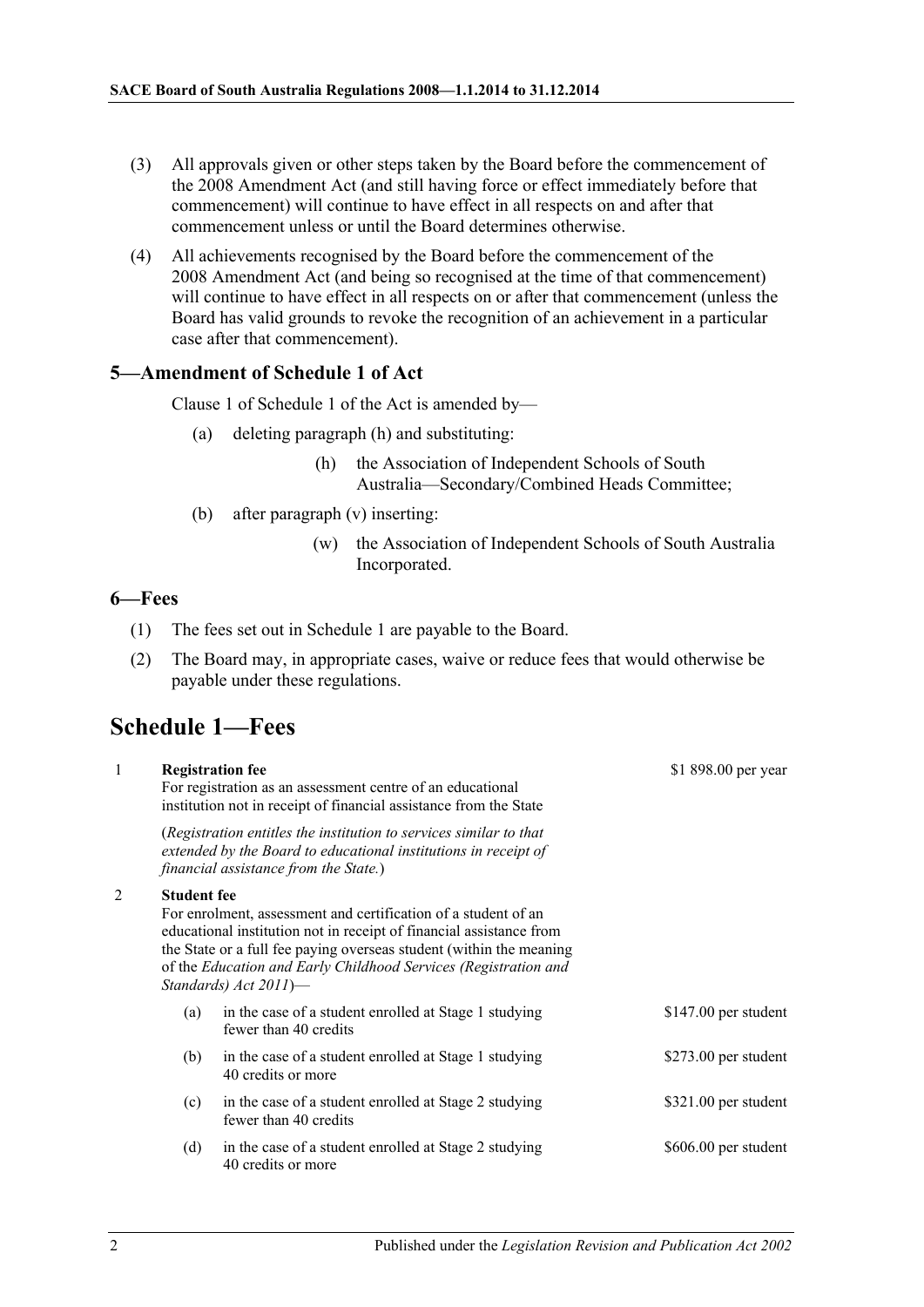| 3 |                                                                                                                                                                                                    | Late enrolment fee<br>For enrolment of a student for assessment of completion of<br>prescribed certification requirements after the closing date for<br>receipt of enrolments set by the Board in any year | \$99.00 per student                                           |
|---|----------------------------------------------------------------------------------------------------------------------------------------------------------------------------------------------------|------------------------------------------------------------------------------------------------------------------------------------------------------------------------------------------------------------|---------------------------------------------------------------|
| 4 | <b>Clerical check fee</b><br>For checking, at the request of a student, the clerical processes<br>and procedures involved in determining a result in a subject                                     |                                                                                                                                                                                                            | $$12.00$ per subject                                          |
| 5 | Student assessment summary fee<br>For access to information about the contribution of examination<br>marks and moderated school assessment marks to the final result<br>of a Year 12 level subject |                                                                                                                                                                                                            | \$11.00 per subject                                           |
| 6 | Return of student material fee<br>For access of students to their assessment materials                                                                                                             |                                                                                                                                                                                                            | \$19.50 per subject                                           |
| 7 | <b>Statement</b> fee<br>For a statement or certified record replacing-                                                                                                                             |                                                                                                                                                                                                            | \$22.50 per record or statement                               |
|   | (a)                                                                                                                                                                                                | a statement of results awarded in a specified year; or                                                                                                                                                     |                                                               |
|   | (b)                                                                                                                                                                                                | a certified record of studies undertaken towards<br>completion of the prescribed certification requirements<br>(SACE Record of Achievement); or                                                            |                                                               |
|   | (c)                                                                                                                                                                                                | a certified record of results in individual subjects or<br>requirements comprised in the prescribed certification<br>requirements (SACE Statement of Results) issued                                       |                                                               |
| 8 | <b>Replacement fee for SACE Certificate</b><br>For a replacement copy of a South Australian Certificate of<br>Education                                                                            |                                                                                                                                                                                                            | \$39.00                                                       |
| 9 |                                                                                                                                                                                                    | Subject outline fee<br>For a copy of a subject outline                                                                                                                                                     | $$10.50$ if 80 pages or less<br>\$15.00 if more than 80 pages |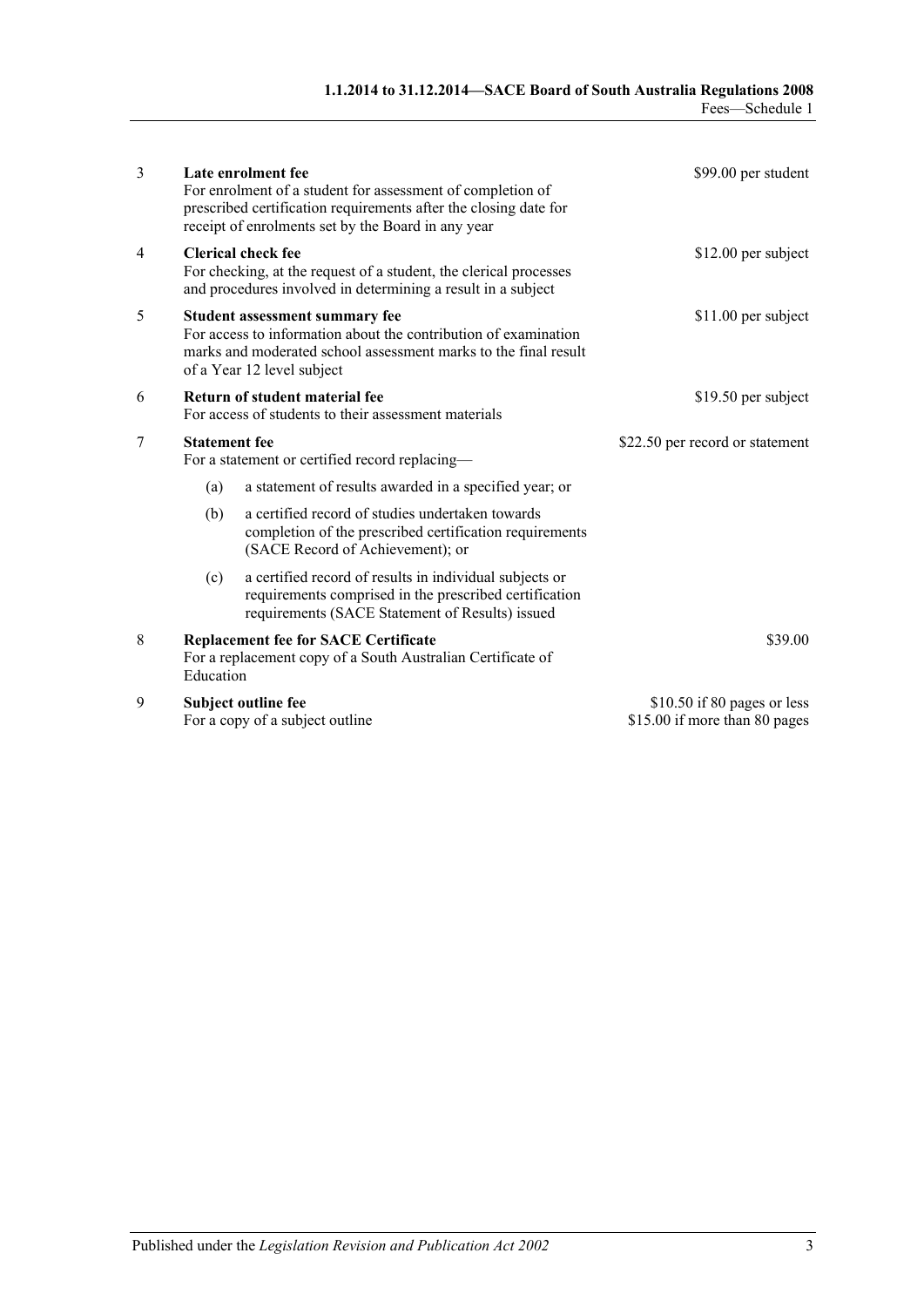# <span id="page-3-0"></span>**Legislative history**

### **Notes**

- Variations of this version that are uncommenced are not incorporated into the text.
- Please note—References in the legislation to other legislation or instruments or to titles of bodies or offices are not automatically updated as part of the program for the revision and publication of legislation and therefore may be obsolete.
- Earlier versions of these regulations (historical versions) are listed at the end of the legislative history.
- For further information relating to the Act and subordinate legislation made under the Act see the Index of South Australian Statutes or www.legislation.sa.gov.au.

# **Legislation revoked by principal regulations**

The *SACE Board of South Australia Regulations 2008* revoked the following:

*SACE Board of South Australia Regulations 2000*

### **Principal regulations and variations**

New entries appear in bold.

| Year No  |     | Reference                | Commencement      |
|----------|-----|--------------------------|-------------------|
| 2008 255 |     | Gazette 18.9.2008 p4509  | $18.9.2008$ : r 2 |
| 2008     | 309 | Gazette 18.12.2008 p5668 | $18.12.2008:$ r 2 |
| 2009 301 |     | Gazette 17.12.2009 p6360 | 17.12.2009: r2    |
| 2010 266 |     | Gazette 16.12.2010 p5727 | $1.1.2011:$ r 2   |
| 2011 278 |     | Gazette 15.12.2011 p5056 | $1.1.2012$ : r 2  |
| 2012 273 |     | Gazette 20.12.2012 p6244 | $1.1.2013$ : r 2  |
| 2013 283 |     | Gazette 19.12.2013 p4956 | $1.1.2014$ : r 2  |
| 2014 275 |     | Gazette 27.11.2014 p6562 | $1.1.2015$ : r 2  |

# **Provisions varied**

New entries appear in bold.

Entries that relate to provisions that have been deleted appear in italics.

| Provision      | How varied                                                     | Commencement |
|----------------|----------------------------------------------------------------|--------------|
| r <sub>2</sub> | omitted under Legislation Revision and<br>Publication Act 2002 | 18.12.2008   |
| Sch 1          | substituted by 309/2008 r 4                                    | 18.12.2008   |
|                | substituted by 301/2009 r 4                                    | 17.12.2009   |
|                | substituted by 266/2010 r 4                                    | 1.1.2011     |
|                | substituted by 278/2011 r 4                                    | 1.1.2012     |
|                | substituted by 273/2012 r 4                                    | 1.1.2013     |
|                | substituted by 283/2013 r 4                                    | 1.1.2014     |